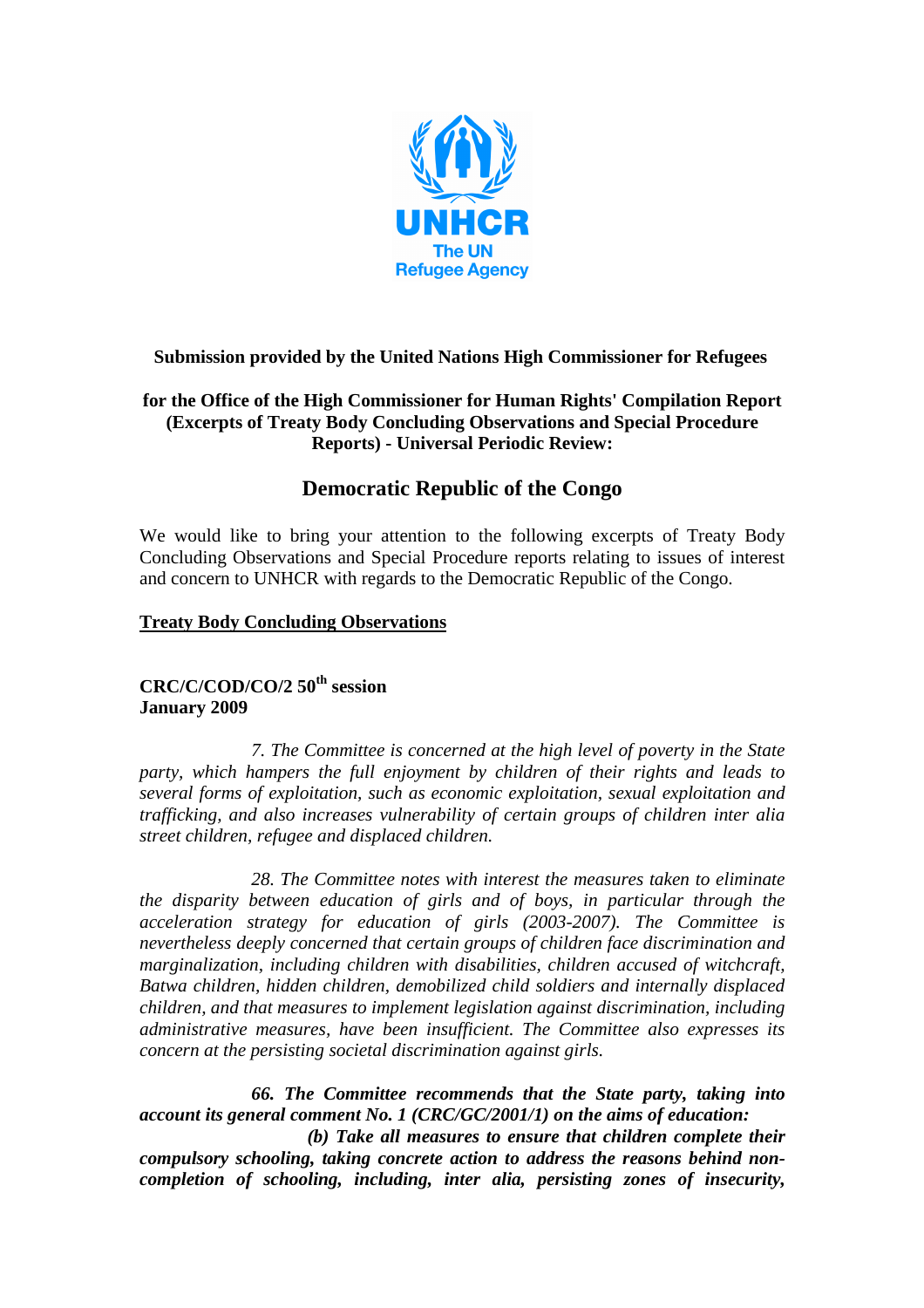#### *displacement of families, lack of transport, destruction of school infrastructures and poverty;*

*74. While noting with appreciation that some assistance is provided to refugees and displaced persons, the Committee nevertheless expresses grave concern that half of displaced persons on the State's territory are children. The Committee is deeply concerned that violence against child refugees or IDPs continues in the eastern part of the country. The Committee is also concerned that data on refugee and displaced children is lacking, that the provision of assistance is sporadic and that refugees and displaced persons, many of whom are children, are not legally protected.* 

*75. The Committee urges the State party, taking into account the Committee's general comment No. 6 (2005) on the treatment of unaccompanied children and separated children outside their country of origin, to continue and strengthen its efforts in order to ensure that all refugees and displaced persons, particularly children, are provided with adequate and appropriate assistance, including food, medical and psychological care and access to education. The Committee recommends that the State party establish a coherent database and national programmes for refugee and internally displaced children with a view to ensuring full protection of their rights. The Committee also reiterates its previous recommendation (CRC/C/15/Add.153, paragraph 63) that every effort be made to prevent all forms of violence against refugee and internally displaced children. Finally, the State party is encouraged to implement the recommendations of the Representative of the Secretary-General on the Human Rights of Internally Displaced Persons, following his mission to the State party in January 2009.* 

## **CERD/C/COD/CO/15 71st session 17 August 2007**

*10. While noting the State party's intention to conduct a scientific census in 2009, the Committee remains concerned at the fact that the last census in the Democratic Republic of the Congo was conducted in 1970, and that as a result the information provided by the State party on the ethnic and linguistic make-up of its population, including indigenous peoples, refugees and displaced persons, is not comprehensive. The Committee recalls that information on demographic characteristics enables both the Committee and the State party to better assess the implementation of the Convention at the national level.* 

*(b) The Committee invites the State party to submit data on refugees and displaced persons in order to enable it to assess the extent, distribution and impact of their movements.* 

#### **CEDAW/C/COD/CO/5. 25/08/2006.**

*340. While recognizing the efforts undertaken by the State party aimed at the reconstruction of the country and its socio-economic fabric after the long years of armed conflict, including the repatriation, rehabilitation and resettlement of refugees and internally displaced persons, the majority of whom are women, the Committee is*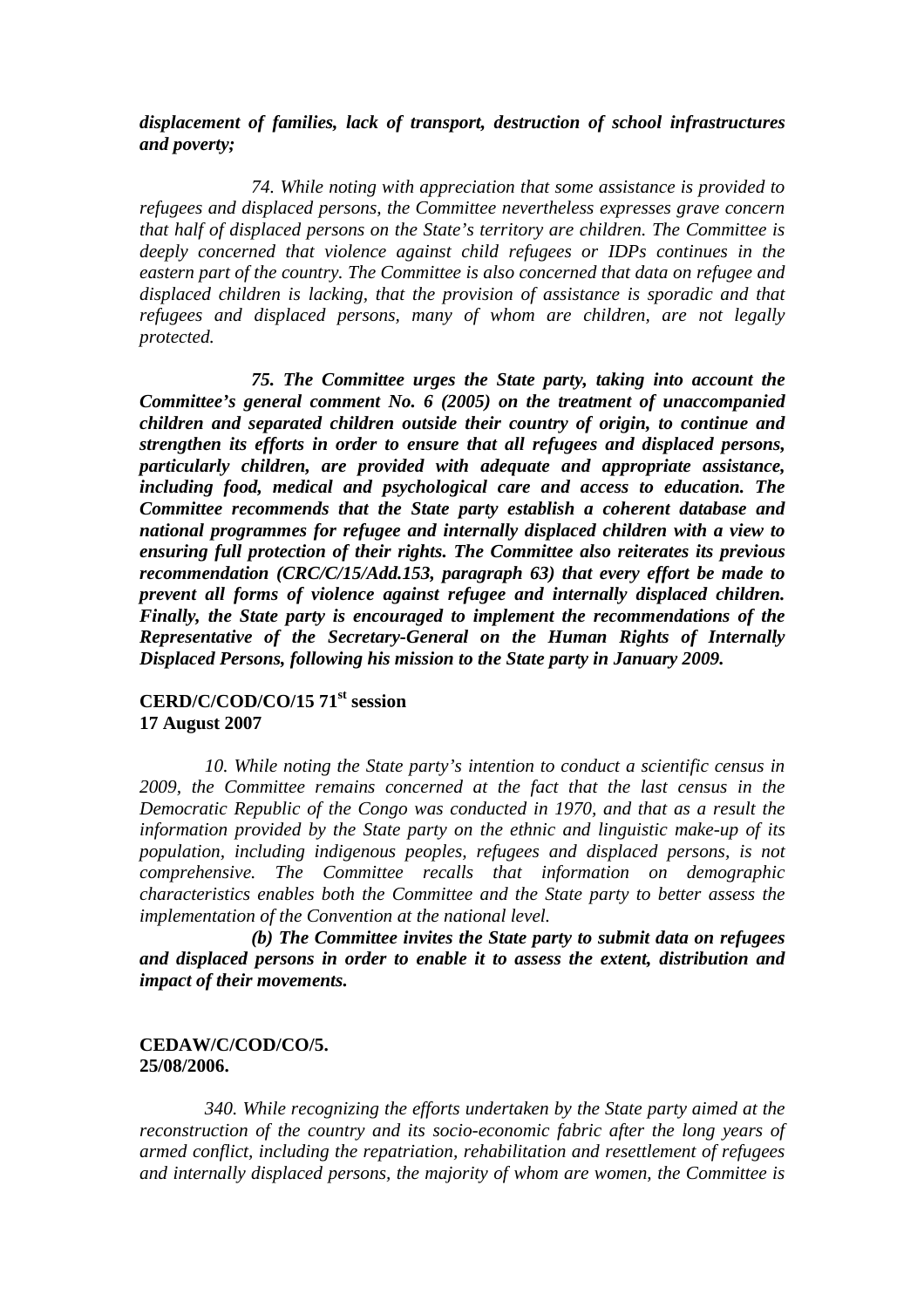*concerned that the widespread poverty among women and the poor socio-economic conditions are among the causes of the violation of women's human rights and discrimination against them.* 

*341. The Committee urges the State party to make the promotion of gender equality an explicit component of all its national reconstruction and development strategies, policies and programmes, in particular those aimed at repatriation, rehabilitation and resettlement and at poverty alleviation and sustainable development. The Committee also invites the State party to place emphasis on the promotion and protection of women's human rights in all development cooperation programmes with international organizations and bilateral donors so as to address the socio-economic causes of discrimination against women.* 

## **CCPR/C/COD/CO/3. 86th session 26/04/2006**

*15. The Committee remains concerned at the large number of forced disappearances or summary and/or arbitrary executions committed throughout the State party's territory by armed groups. These violent acts in turn result in mass migrations of the affected populations, thereby contributing to an ever-increasing number of displaced persons, especially in the provinces of Ituri, North and South Kivu and Katanga (articles 6, 7 and 9 of the Covenant). The State party should open inquiries into any forced disappearance or arbitrary execution reported to it, appropriately prosecute and punish the perpetrators of such acts and grant effective reparations including appropriate compensation, to victims or their families (articles 6, 7 and 9). It should also strengthen measures to curb the displacement of civilian populations.* 

#### **Special Procedure Reports**

**Report of the Representative of the Secretary-General on the situation of human rights on internally displaced persons - Mission to the Democratic Republic of the Congo (A/HRC/8/6/Add.3) 16 May 2008** 

*71. Following this first mission in the Democratic Republic of the Congo, the Representative concludes that this country is experiencing a serious protection crisis and a serious humanitarian crisis, particularly in its eastern region, highlighted inter alia by the very large numbers of internally displaced persons. He considers that the adoption of peaceful solutions to the present conflicts, the renunciation of violence, scrupulous respect by all concerned for human rights and the guarantees set out in humanitarian law and an unfailing commitment to combat impunity are essential in order to put an end to the serious violations of human rights suffered by the displaced persons in the eastern part of the Democratic Republic of the Congo.* 

*72. The Representative calls on all the parties to implement without delay and with unfailing political commitment the statements of commitment signed at*